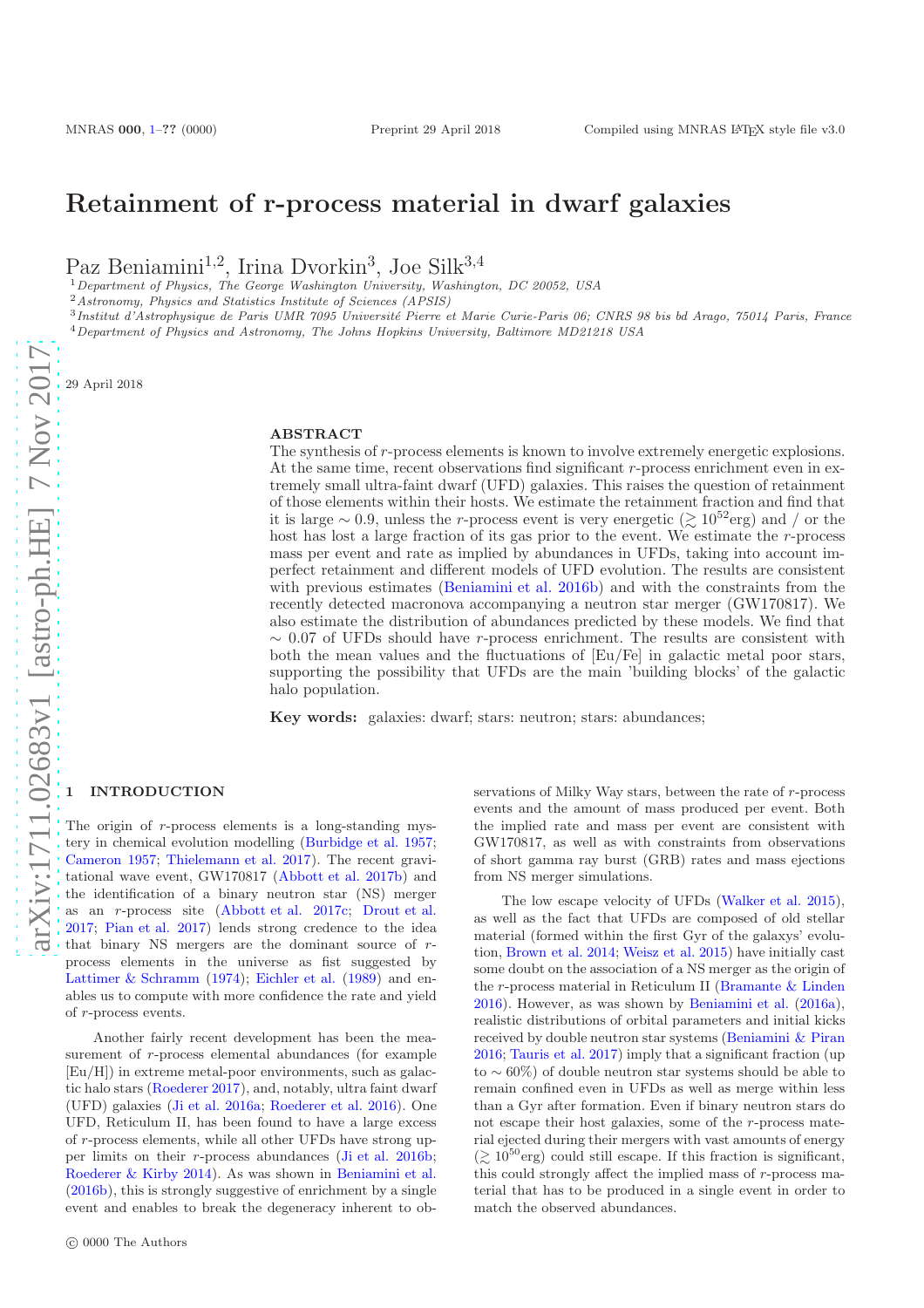These results have motivated us to take a more detailed look at how inhomogeneous r-process enrichment may occur in ultra faint dwarfs as a consequence of ejecta from rare events (such as, but not restricted to, binary NS mergers), that take place in dwarf galaxies with low escape velocities. There is a general consensus, both theoretical [\(Griffen et al.](#page-9-14) [2016](#page-9-14)) and observational [\(Frebel et al. 2010\)](#page-9-15), that UFDs are remnants of a large population of dwarfs that long ago dissolved to form the galactic halo stellar population. Therefore, understanding the typical enrichment of r-process and iron in those galaxies, could be crucial also to our understanding of metal poor halo stars.

Here we explore simple models for enrichment of rprocess elements from a very small number of r-process events in gas-rich dwarf galaxy precursors of today's ultra faint galaxies. We focus mainly on binary NS mergers, but the results are easily applicable to any other potential rprocess sources that have been suggested in the literature, such as long GRBs [\(Metzger et al. 2008;](#page-10-8) [Vlasov et al. 2014](#page-10-9)) or peculiar supernovae (SNe) [\(Suzuki & Nagataki 2005;](#page-10-10) [Fryer et al. 2006](#page-9-16); [Winteler et al. 2012](#page-10-11); [Nishimura et al.](#page-10-12)  $2015$ : Mösta et al.  $2015$ ). Furthermore, these calculations also apply to retainment of iron from core collapse SNe. In what follows, we model the retainment of  $r$ -process ejecta and calculate the retainment fraction. We include different mass loss models (such as SN-driven mass loss and active galactic nucleus, AGN, driven outflows) as well as iron enrichment due to SNe. For a Reticulum II - like galaxy, we show that unless a significant ( $\sim 90\%$ ) amount of gas has been removed from the galaxy prior to the r-process event and/or unless the r-process explosion was extremely energetic ( $\sim 10^{52}$ erg), the retainment fraction of r-process materials is large (with typical values around  $\sim$  0.9). Furthermore we evaluate the probability of finding single r-process enrichment events in dwarf galaxies, and the typical expected iron and r-process abundances in such galaxies. These are consistent with observations of galactic metal-poor stars.

The paper is organized as follows. We begin in §[2](#page-1-0) with a brief description of the properties of r-process ejecta from compact mergers as constrained by theory and observations. We then discuss the spreading of r-process matter in its environment in §[3](#page-1-1) with specific implications to Ret II and GW170817. In §[4](#page-2-0) we describe our method for calculating the retainment of an ejecta of an explosion with given energy within its host galaxy. In  $\S5$  $\S5$  we explore different models for the gas loss in UFDs and its implications on the observed abundances of r-process elements. We then use these models to estimate the amount of r-process mass created by one event as well as the rate of these events in §[6.](#page-6-0) We address the overall expected distributions of enrichment patterns in UFDs in §[7.](#page-7-0) Finally, we discuss some implications of this work and conclude our results in §[8.](#page-7-1)

# <span id="page-1-0"></span>2 R-PROCESS EJECTA FROM COMPACT **MERGERS**

r-process ejecta is thought to take place in two different sites: NS-NS and NS-black hole (BH) mergers (see [Metzger](#page-10-14) [\(2017](#page-10-14)) for a recent review).

• Dynamical ejecta This is material that becomes unbound from the merging binary due to tidal forces during the merger [\(Rosswog et al. 1999\)](#page-10-15). It is ejected on a dynamical time-scale (which is of the order of milliseconds). This component exists for NS-BH only if the BH has relatively low mass and / or is spinning rapidly (otherwise the NS could be completely swallowed by the BH). For a NS-NS merger, this component depends critically on the immediate product of the merger (BH or hyper-massive NS). The masses of the dynamical ejecta typically span the range  $10^{-3} - 10^{-2} M_{\odot}$  with velocities of order the escape velocity, 0.2−0.3c (corresponding to kinetic energies of  $E_{kin} \sim 4 \times 10^{49} - 2 \times 10^{51}$ erg). For BH-NS mergers the masses increase to  $0.1M_{\odot}$  (and the velocities are similar). The high velocity component of the dynamically ejected material is squeezed into polar directions and produces the so-called 'blue macronova' [\(Oechslin et al.](#page-10-16) [2007](#page-10-16); [Hotokezaka et al. 2013](#page-9-17); [Sekiguchi et al. 2015](#page-10-17)). This material is mainly composed of elements with  $A < 140$ , so that the opacity remains sufficiently low and the luminosity peaks early enough [\(Kasen et al. 2017](#page-9-18)). Some of the tidally ejected material will be ejected closer to the equatorial plane. This material may be more lanthanide-rich and contribute partially to the 'red macronova'.

• Disk wind ejecta During the merger an accretion disc is formed. At early times after its formation, the disk is hot and emits many neutrinos. These neutrinos deposit their energy at larger radii and drive an outflow of material from the disk [\(Perego et al. 2014;](#page-10-18) [Just et al. 2015](#page-9-19)). This component is expected to be small if the merger immediately produces a BH, but can become very significant if the central NS survives for longer than ∼ 50msec. The mass ejected in this wind is of order  $10^{-2} - 10^{-1} M_{\odot}$ . It is ejected at velocities of 0.05 − 0.1c (thus corresponding to kinetic energies of  $E_{kin} \sim 5 \times 10^{49} - 3 \times 10^{51}$  erg) and is trailing behind the dynamical ejecta. This material is rather isotropic and is expected to be the main contributor to the 'red macronova'.

The overall kinetic energy of the merger ejecta is therefore expected to be between  $E_{\text{kin}} = 10^{50} - 5 \times 10^{51} \text{erg.}$ We note also that these expected theoretical components described here, match well with the recent observations of GW170817 [\(Covino et al. 2017\)](#page-9-20). In particular the temperature and luminosity evolution of the macronova associated with GW170817 suggest an expansion velocity of  $0.1c - 0.3c$  [\(Kasliwal et al. 2017](#page-9-21)). Combining this with the estimated ejecta mass of  $\sim 0.05 M_\odot$  we find a kinetic energy of  $E_{\text{kin}} \sim 5 \times 10^{50} - 4 \times 10^{51} \text{erg}$  for the *r*-process ejecta in GW170817. Future observations will enable us to narrow down the full distribution of energetics and  $r$ -process abundances associated with the different ejecta components [\(Rosswog et al. 2017;](#page-10-19) Côté et al. 2017).

# <span id="page-1-1"></span>3 SPREAD OF R-PROCESS EJECTA

The r-process ejecta expands into its environment, undergoing a similar evolution to that of a supernova remnant. Initially the ejecta is expanding freely (at its initial velocity). This stage lasts until the ejecta has collected an interstellar matter (ISM) mass which is of the order of its initial mass. For a spherical ejecta this occurs at  $r = 1.5 \times 10^{18} M_{ej,-2}^{1/3} n_0^{-1/3}$ cm, where  $M_{ej}$  is the ejecta mass (in units of  $10^{-2}M_{\odot}$ ) and  $n_0$  is the particle density (in cm<sup>−</sup><sup>3</sup> ). At this stage, the material starts decelerat-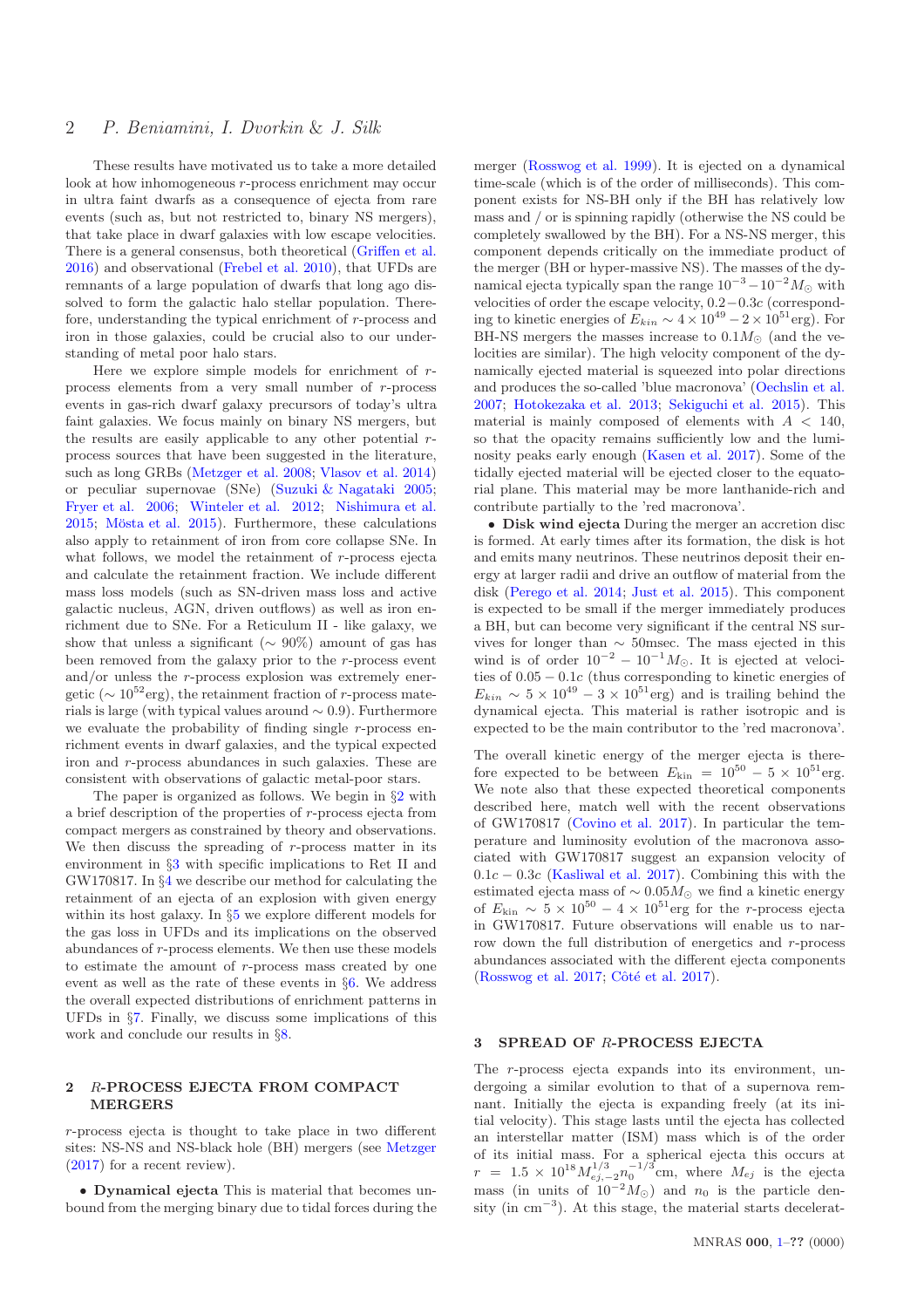ing, following the self-similar Sedov-Taylor expansion. Here  $r(t) \propto \left(\frac{E}{m_p n_0}\right)^{1/5} t^{2/5}$  (where E is the kinetic energy of the ejecta and  $m_p$  the proton mass). This stage lasts up until  $t_{TR}$ , when the decrease in temperature due to radiative cooling overcomes the temperature decrease due to adiabatic expansion [\(Ostriker & McKee 1988](#page-10-20)). After an intermediate stage between  $t_{TR}$  and  $\sim 2t_{TR}$  [\(Haid et al. 2016](#page-9-23)), the blast wave enters the pressure driven phase [\(Cox 1972](#page-9-24)), in which the radius evolves as  $r \propto t^{2/7}$ . It is typically during this stage that the blast wave reaches its maximum radius, obtained when the shock velocity becomes comparable to the velocity dispersion of the environment,  $\sigma_v$ . For a homogeneous medium, the transition time depends somewhat on the ionization of the medium and is approximately  $t_{TR} \approx 4n_0^{-0.53} \times 10^4$ yrs [\(Haid et al. 2016](#page-9-23)). We can now estimate the maximum radius (denoted as  $r_{\text{fade}}$ ) as

$$
r_{\text{fade}} = 70 \left(\frac{\sigma_v}{4 \text{km s}^{-1}}\right)^{-0.4} E_{51}^{0.28} n_0^{-0.365} \text{parsec}
$$
 (1)

where  $E_{51} \equiv E/10^{51}$ erg. Specifically, for a velocity of  $\sigma_v$  = 4km s<sup>−</sup><sup>1</sup> (comparable to the velocity dispersion in Ret II and other ultra-faint dwarves), an energy of  $10^{51}$ erg and for  $n_0 = 1 \text{cm}^{-3}$ , this leads to a final radius of  $\approx 70 \text{pc}$  which is slightly more than twice the half-light radius of Ret II. This suggests that some of the r-process material created in any given explosion may be ejected outside of its host galaxy.

Recently, [Macias & Ramirez-Ruiz](#page-10-21) [\(2016\)](#page-10-21) have used a similar approach to find the minimum amount of mass into which *r*-process material can be injected. This in turn provided them with a maximum abundance that can be associated with a given r-process mass that is created in the explosion, and led them to conclude that r-process events need to synthesize a minimum of  $10^{-3.5} M_{\odot}$  of r-process material per event, in order to be able to explain the observed abundances of extremely metal-poor Galactic halo stars.

Finally, it is interesting to apply these estimates to the recent detection of r-process elements in the macronova accompanying GW170817. Observations of the accompanying gamma-ray burst (GRB) afterglow suggest that the environment surrounding the merger has a density  $n \approx$  $10^{-4}-10^{-2}$  cm<sup>-3</sup> [\(Margutti et al. 2017](#page-10-22)). These estimates are also consistent with limits from the mass of neutral hydro-gen [\(Hallinan et al. 2017\)](#page-9-25) that find  $n < 0.04 \text{cm}^{-3}$ . The velocity dispersion in the galaxy is estimated at  $\sim 200 \text{km s}^{-1}$ [\(Im et al. 2017](#page-9-26)). Plugging these numbers into Eq. [1](#page-2-1) we find that  $r_{\text{fade}} \approx 80-400$  pc. Given that the half light radius of the host galaxy, NGC4993 is  $R_{1/2} = 13$ kpc [\(Abbott et al. 2017a;](#page-9-27) [Hjorth et al. 2017](#page-9-28)), the vast majority of the r-process material created in GW170817 should be retained by the galaxy. The amount of mass into which this material is injected is approximately

$$
M_{\text{fade}} = (4\pi/3)m_p n_0 r_{\text{fade}}^3 \approx
$$
  
640  $\left(\frac{\sigma_v}{200 \text{km s}^{-1}}\right)^{-1.2} n_{-3}^{-0.1} E_{51}^{0.84} M_{\odot}$  (2)

where  $n_{-3} \equiv n/10^{-3}$ cm<sup>-3</sup>. In particular for  $n \approx 10^{-4}$  –  $10^{-2}$  cm<sup>-3</sup> we find  $M_{\text{fade}} \approx 500 - 800 M_{\odot}$  (notice that the dependence on the poorly constrained density is very weak). The amount of Eu produced by this event is estimated at  $1.2 \times 10^{-4} \leq m_{Eu} \leq 5.3 \times 10^{-4} M_{\odot}$  for  $A_{min} = 90$  and  $2.5 \times 10^{-5} \lesssim m_{\text{Eu}} \lesssim 1.1 \times 10^{-4} M_{\odot}$  for  $A_{\text{min}} = 69$  (where  $A_{\text{min}}$  is the minimum atomic number of the synthesized rprocess elements, see discussion at the end of §[6](#page-6-0) for more details). These masses correspond to an abundance of  $2.6 \leq$  $\mathrm{[Eu/H]} \lesssim 3.4$  for  $A_{\mathrm{min}} = 90$  (or  $2.2 \lesssim \mathrm{[Eu/H]} \lesssim 2.5$  for  $A_{\text{min}} = 69$ . These values may be decreased significantly if turbulent mixing occurs, whereas additional  $r$ -process events in the region could increase this abundance.

## <span id="page-2-0"></span>4 CALCULATION OF RETAINMENT FRACTION

<span id="page-2-1"></span>We outline here our method for calculating the average fraction of mass that is retained when an r-process event of energy E takes place in a given UFD galaxy, characterized by its half light radius  $r_{1/2}$  and velocity dispersion  $\sigma_v$ . The calculation does not assume a specific model for the r-process mechanism, and relies only on the total energy of the explosion. Since core-collapse SNe (ccSNe) have similar energies to neutron star mergers' ejecta, similar retainment values are expected for either mechanism. Furthermore, these retainment values would be applicable to any other material that is synthesized in SNe, such as iron.

The method presented here is generic, but for the sake of concreteness we consider the same sample of UFD galaxies studied by [Beniamini et al.](#page-9-0) [\(2016b](#page-9-0)). It includes five UFDs: Reticulum II, Segue I, Segue II, Coma Berenices and Ursa Major II. All of these are composed of old stellar material [\(Simon & Geha 2007](#page-10-23)) and have significantly fewer stars then naively expected from their halo masses, indicating significant mass loss during their evolution. [Walker et al.](#page-10-24) [\(2009](#page-10-24)) show that a good approximation for the distribution of the halo mass in dwarf galaxies is

$$
M_h(r) = \frac{5r_{1/2}\sigma_v^2(r/r_{1/2})^3}{G\left[1 + (r/r_{1/2})^2\right]} \,. \tag{3}
$$

As a fiducial model we assume here that the initial gas density follows the same distribution as the dark matter and that the total initial gas mass is  $M_{g,0} = M_h(r \, \langle \, r_{90} \rangle / 6$ where  $r_{90} \approx 3.71r_{1/2}$ . Since, as mentioned above, UFDs have lost most of their gas throughout their evolution, it is plausible to assume that the gas mass at the time of the r-process explosion,  $M<sub>g</sub>$ , is significantly smaller than the initial gas mass  $M_g \ll M_{g,0}$ . The final gas mass of UFDs can be approximated as  $M_f \approx 10M_*$  where  $M_*$  is the total stellar mass and can be related to the V-band luminosity using the mass function of UFDs [\(Geha et al. 2013\)](#page-9-29) via  $M_*/L_V \approx 3$ (where both quantities are in solar units). This estimate applied to the sample of UFDs considered in this work results in  $M_f \approx 0.1 M_{g,0}$ . Therefore, we can expect to have  $0.1 \lesssim M_g/M_{g,0} \leq 1$  at the time of the *r*-process event. We consider specific models for estimating  $M_g/M_{g,0}$  in §[5.](#page-3-0)

We assume that the probability of an explosion occurring at a given location in the galaxy follows the stellar density distribution and apply a Monte Carlo method for calculating the fraction of material from the r-process event that remains in the galaxy after the explosion. For each realization of the Monte Carlo simulation, we draw an explosion location according to the stellar distribution and follow the blast-wave phases described in §[3](#page-1-1) to calculate the radius at which the explosion stops expanding. In order to avoid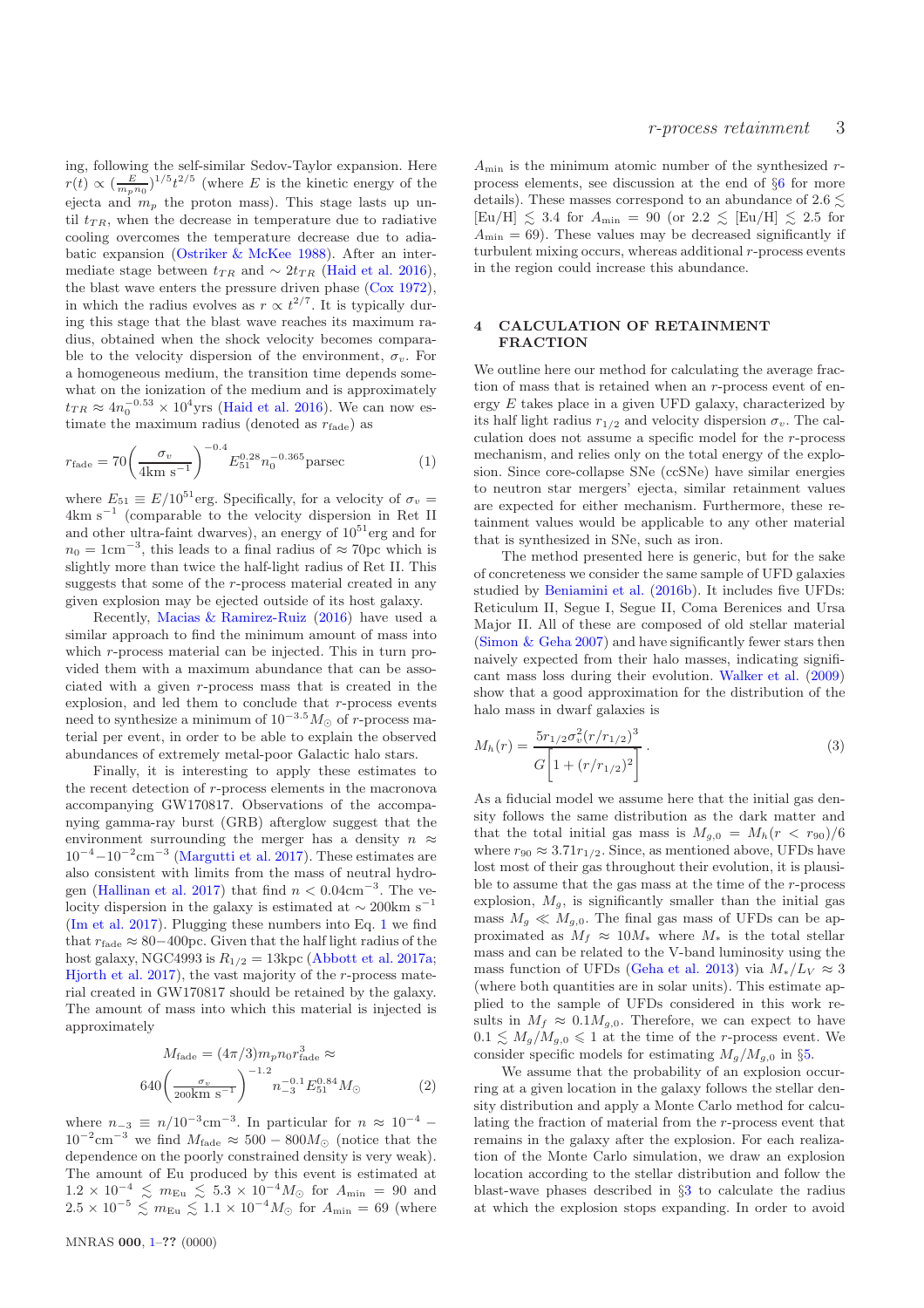the complexities that would require a full hydrodynamical calculation we assume here that the density the explosion has to push through is spatially constant and equal to the density at the explosion center. We then calculate the volumetric fraction of the "explosion sphere" that overlaps with  $r_{90}$  which gives us a retainment fraction,  $\xi$ . This process is repeated  $10^4$  times, to fully sample the distribution of explosion locations. We then calculate the mean value of  $\xi$ , which gives us the average retainment fraction for an explosion of energy E, occurring in a galaxy with  $r_{1/2}, \sigma_v$  and with a fraction  $M_q/M_{q,0}$  of the initial gas remaining in the galaxy:

$$
\xi \equiv \xi(\sigma_v, r_{1/2}, E, \frac{M_g}{M_{g,0}})
$$
\n
$$
\tag{4}
$$

Fig. [1](#page-4-0) depicts the retainment value,  $\xi$ , for different explosion energies and different vales of  $M_g/M_{g,0}$ . For an explosion with  $E = 10^{51}$ erg and  $M_g/M_{g,0} = 1$   $(M_g/M_{g,0} =$ 0.1), the retainment value for Ret II is expected to be  $\xi \approx 0.9$  ( $\xi \approx 0.7$ ). For  $E = 10^{50}$  erg the retainment fraction increases to  $\xi \approx 0.93$  if  $M_g/M_{g,0} = 1$  (or  $\xi \approx 0.86$  if  $M_q/M_{q,0} = 0.1$ . Alternatively, for more energetic *r*-process events with  $E = 10^{52} \text{erg}, \xi \approx 0.77$  for  $M_g/M_{g,0} = 1$  (or  $\xi \approx 0.16$  if  $M_q/M_{q,0} = 0.1$ ). As a comparison we consider also the retainment fraction for GW170817. As suggested by the discussion in §[3,](#page-1-1) the value for this considerably larger galaxy is now close to unity:  $\xi \geq 0.95$ .

It is useful to define an additional parameter,

$$
\Psi \equiv \xi M_{g,0}/M_g \ . \tag{5}
$$

This parameter describes the ratio between the amount of mass implied by abundance observations in UFDs in two cases. The first, taking into account gas loss before the rprocess event as well as retainment considerations, and the second, where both these considerations are absent (e.g., as in [Beniamini et al.](#page-9-0) [\(2016b\)](#page-9-0)).  $M_g < M_{g,0}$  will increase the observed abundance for a given synthesized mass, while  $\xi$  < 1 means that only some of this *r*-process material really remains in the galaxy (thus working in the opposite direction, towards reducing the abundance). Interestingly, in all the cases considered above  $\Psi > 1$ . Thus, the implied amount of r-process mass produced per event is reduced by  $\Psi$  as compared with  $6 \times 10^{-3} M_{\odot} \lesssim \tilde{m}_{r-process} \lesssim 4 \times 10^{-2} M_{\odot}$ obtained from UFD observations under the assumption of complete retainment and with  $M_g = M_{g,0}$  [\(Beniamini et al.](#page-9-0)  $2016b$ ). In order to keep the same amount of total r-process abundance (which is constrained by observations of classical dwarfs and the Milky Way), the rate of the events would have to be increased by the same amount. We return to the estimates of the synthesized mass and the rate in §[6](#page-6-0) after exploring different models for mass loss in UFDs.

# <span id="page-3-0"></span>5 MODELLING THE GAS LOSS IN DWARF **GALAXIES**

As shown above, the probability of retainment depends on the amount of gas that resides in the host dwarf galaxy at the time of explosion. We explore here three different models for the mass loss in UFDs:

(i) "Top hat" evolution - The gas mass remains constant, then is completely removed on a short time-scale ∼Gyr after formation.

(ii) Removal of mass by SNe. Each SN is assumed to remove a constant fraction of the gas mass.

(iii) A constant rate of mass outflow from the galaxy.

A comparison of these models is shown in Fig. [2.](#page-5-0) In the following we describe these models in more detail.

#### 5.1 Top hat evolution

<span id="page-3-4"></span>The simplest model for mass loss is to assume that the gas mass remains constant at its initial level, and suddenly decreases over a brief time-scale towards the end of star formation. This model is less physically motivated than those discussed in §[5.2,](#page-3-1) §[5.3.](#page-6-1) Its main purpose is to serve as a basis for comparison with previous works and with the other models of mass loss explored in this paper. The typical r-process to hydrogen abundance predicted by this model (assuming a single event occurs in a given galaxy and that full mixing occurs) is  $n_{r/H} = m_r/M_{g,0}$  where  $n_{r/H}$  is the relative density of some r-process element (e.g. Europium) as compared to hydrogen, and  $m_r$  is the amount of that element's mass that is synthesised in one r-process event.

## <span id="page-3-1"></span>5.2 Mass loss by SNe

The energy of a typical ccSNe<sup>[1](#page-3-2)</sup> is  $\sim 10^{51}$ erg. This is comparable or larger than the binding energy of UFDs which is approximately

$$
U = -1.2G \frac{M_{1/2}^2}{r_{1/2}} \approx -3.4 \times 10^{50} \left(\frac{\sigma_v}{3 \text{km s}^{-1}}\right)^4 \left(\frac{r_{1/2}}{30 \text{pc}}\right) \tag{6}
$$

It is therefore reasonable to assume that a single SN can significantly disturb the gas in these galaxies and cause a certain fraction of that gas to become unbound. We adopt a simple model, whereby a constant fraction  $f$  of the galaxy's gas remains after each ccSN. We assume that the iron production of ccSNe is similar to that measured by SNe observations in the local universe, i.e. 2/3 of SNe are type II and produce  $0.02M_{\odot}$  [\(Drout et al. 2011](#page-9-30); [Kushnir 2015](#page-9-31)) and  $1/3$ are type Ib,Ic and produce  $0.2M_{\odot}$  [\(Li et al. 2011](#page-9-32)). We further assume that, as implied by observations of double NS (DNS) systems in the galaxy, 60 − 70% of stellar collapses to neutron stars are ultra-stripped SNe that involve virtually no iron production [\(Beniamini & Piran 2016\)](#page-9-13). Overall, the mean amount of iron per ccSNe is approximately  $m_{Fe} = 0.03 M_{\odot}$ .

The value of  $f$  for each UFD galaxy can be estimated from the total V-band stellar luminosity of UFD galaxies,  $L_V$ . As described in §[4](#page-2-0) we assume that the gas mass required to create the stars in UFDs is roughly ten times larger than the resulting stellar mass observed in those galaxies (notice that the final value of  $f$  depends only logarithmically on this number). This implies that

<span id="page-3-3"></span>
$$
\frac{M_f}{M_{g,0}} = 10 \frac{M_*}{L_V} \frac{L_V}{M_{g,0}} = f^{N_{SN}} \tag{7}
$$

where  $M_*/L_V = 3$  in solar units (see §[4\)](#page-2-0) and  $N_{SN}$  can be

<span id="page-3-2"></span>1 since star formation took place only in the first ∼ Gyr after the birth of these galaxies, type Ia SNe are unlikely to significantly contribute to the gas loss or iron production in these galaxies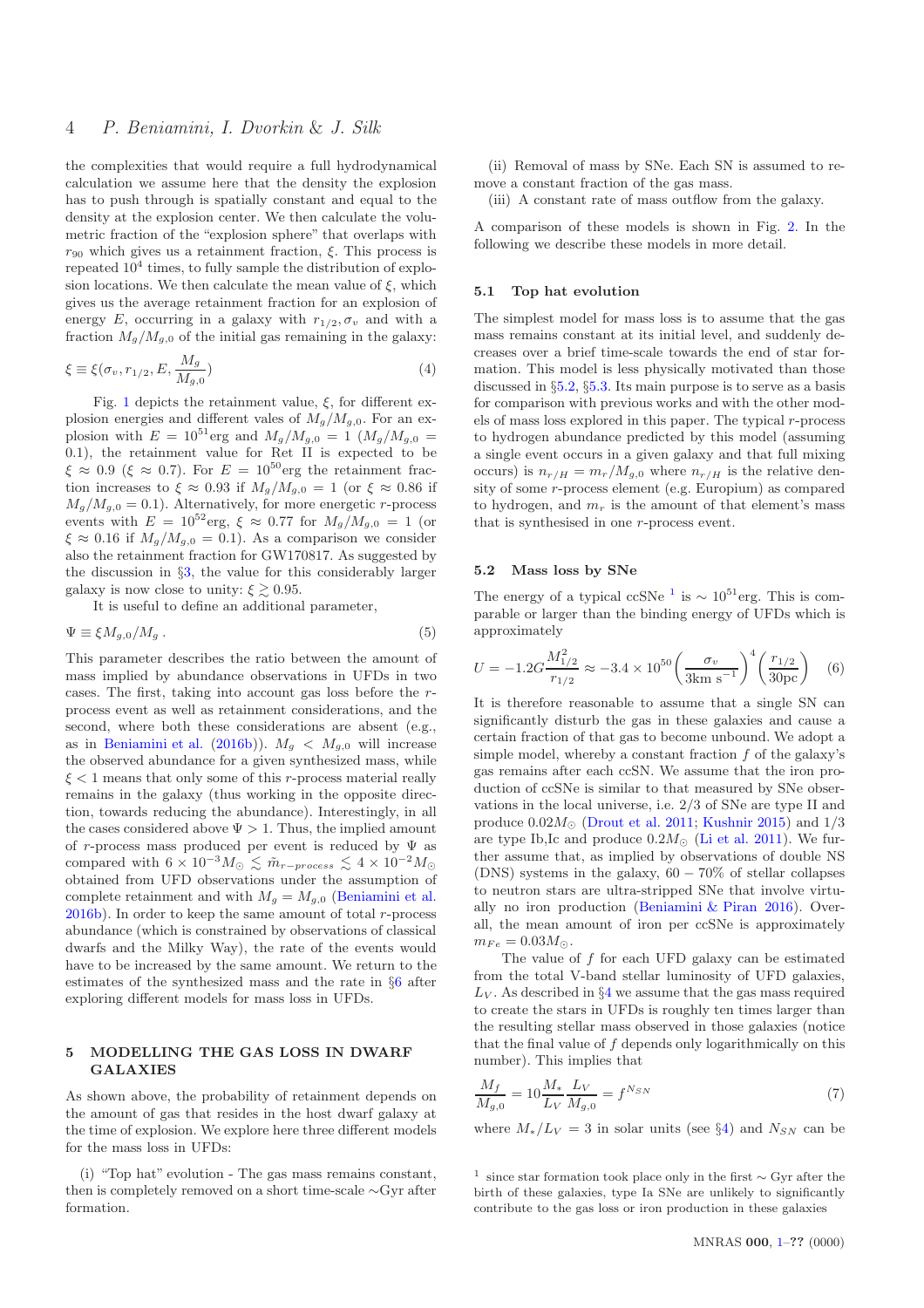

<span id="page-4-0"></span>Figure 1. Fraction of r-process mass retained in galaxies with  $\sigma_v$ ,  $r_{1/2}$  for an r-process explosion energy  $E_{\text{exp}}$  and assuming that a fraction  $M_g/M_{g,0}$  of the gas remains in the galaxy at the time of the r-process event. Black crosses denote observations of UFDs with no r-process material detected and Ret II is marked in purple.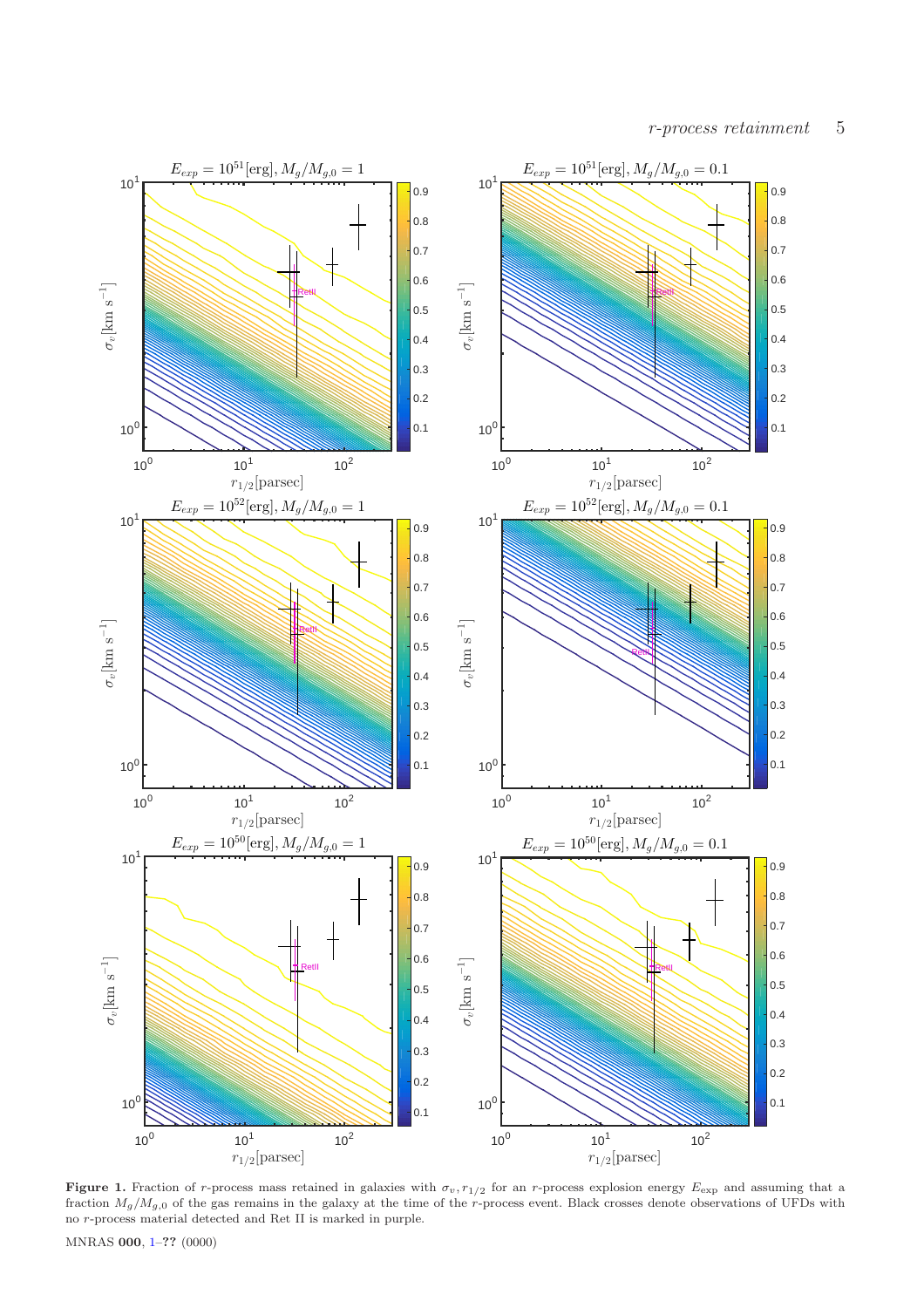

<span id="page-5-0"></span>Figure 2. SN rate (left) and accumulated number of SNe for a Ret II-like galaxy and for the different outflow models discussed in this work.

related to the V-band luminosity of dwarf galaxies using the initial mass function (IMF) of UFDs [\(Geha et al. 2013](#page-9-29)) and is approximately  $N_{SN} \approx 0.026L_V$ . Using Eq. [7](#page-3-3) we can now estimate  $f$  from the observed parameters. Under the assumption that gas loss is done predominantly through SNe and that  $f$  is constant throughout the galaxy's evolution, we find that for Ret II  $f \approx 0.92$  and for the entire sample of UFDs considered here  $\langle f \rangle = 0.9$ . Thus, observations imply that about 10% of the gas is expelled by each SN occurring in these galaxies.

<span id="page-5-1"></span>We can now calculate the relative iron to hydrogen density ratio,  $n_{Fe/H}$  using

$$
n_{Fe/H} = \frac{M_{Fe}}{M_g} = \frac{m_{Fe}}{M_{g,0}} \sum_{i=1}^{N_{SN}} f^{1-i} \xi(\sigma_v, r_{1/2}, E, f^i)
$$
(8)

where  $\xi$  is the average retainment fraction (see Eq. [4\)](#page-3-4). The further back in this process a SN occurred, the more times the iron that was synthesized in that SN was partially expelled from the galaxy. At the same time, the more mass has been removed from the galaxy, the harder it is to retain Fe from future SNe. Since the former effect is stronger than the latter (see §[4\)](#page-2-0), the last SN contributes the most towards the observed abundance. For a given observed value of  $n_{Fe/H}$ , the required  $N_{SN}$  increases with f and  $N_{SN} \leq N_{SN}(f=1) = M_{g,0} n_{Fe/H} / (m_{Fe} \xi)$ . Stated differently, for a given  $N_{SN}$ ,  $n_{Fe/H}$  decreases with f.

We turn now to estimate the abundance of  $r$ -process elements. Given that r-process events are much rarer than ccSNe, with the relative rate being  $2.5 \times 10^{-4} \lesssim R_{rp/SN} \lesssim$  $1.4 \times 10^{-3}$  [\(Beniamini et al. 2016b](#page-9-0)), we can estimate the probability of k r-process events taking place before  $1 \leq$  $n \leq N_{SN}$  SNe exploded, using Poisson statistics,

$$
P_r(k,n) = e^{-nR_{rp/SN}} \frac{(nR_{rp/SN})^k}{k!}.
$$
\n
$$
(9)
$$

Since for any of the known UFDs, the observed iron abundances imply  $N_{SN} \lesssim 100$ , we have that generally  $nR_{rp/SN}$  <  $N_{SN}R_{rn/SN} \ll 1$ . We therefore expect that at most one rprocess event takes place in such galaxies and that it typically occurred after  $\sim N_{SN}/2$  SNe have exploded.

This allows us to calculate the relative increase of rprocess abundance as compared with the case of no mass loss and perfect retainment

$$
\Psi \approx \xi(\sigma_v, r_{1/2}, E, f^{N_{SN}/2}) f^{-N_{SN}/2} . \tag{10}
$$

For Ret II, the result is  $\xi \approx 0.84$  and  $\Psi \approx 2.5$ .

We turn now to estimate the average expected abundance of r-process elements. We denote the supernovae rate (number of SNe per unit time) by  $\dot{n}_{SN}(t)$  (and equivalently  $n_{SN}(t)$  is the number of SNe that exploded up to a time t). For simplicity, we assume here that  $\dot{n}_{SN}(t)$  is proportional to the star formation rate, which is constant per unit mass up to a time  $T_*$ , after which it drops to zero. This implies  $\dot{n}_{SN}(t) \propto M_g(t)$  and using  $M_g = M_{g,0} f^{n_{SN}(t)}$  we obtain a differential equation for  $n_{SN}(t)$ 

$$
\dot{n}_{SN}(t) = A(f)f^{n_{SN}(t)}\tag{11}
$$

where  $A(f)$  is a normalization constant that can be determined by the total number of SNe that occurred in the UFD (which in turn can be gauged by its total stellar luminosity). Assuming  $f < 1$ , this equation has the solution (see also Fig. [2\)](#page-5-0)

$$
1 - f^{-n_{SN}(t)} = A(f)t \log(f)
$$
 (12)

which at  $T_*$  gives  $1 - f^{-N_{SN}(t)} = A(f)T_* \log(f)$ , where  $N_{SN} = n_{SN}(T_*)$  is the total number of SNe. Denoting by  $r_0$  the SNe rate implied by the total amount of stars formed when  $f = 1$  (i.e.  $r_0 = N_{SN}(f = 1)/T_* \approx 0.026L_V/T_*)$  and imposing that the same amount of stars are formed for  $f < 1$  $(\int \dot{n}_{SN}(t)dt = r_0T_*)$  we find  $A(f)$ :

$$
A(f) = \frac{1 - f^{-r_0 T_*}}{T_* \log(f)}.
$$
\n(13)

Assuming that a single r-process event takes place in a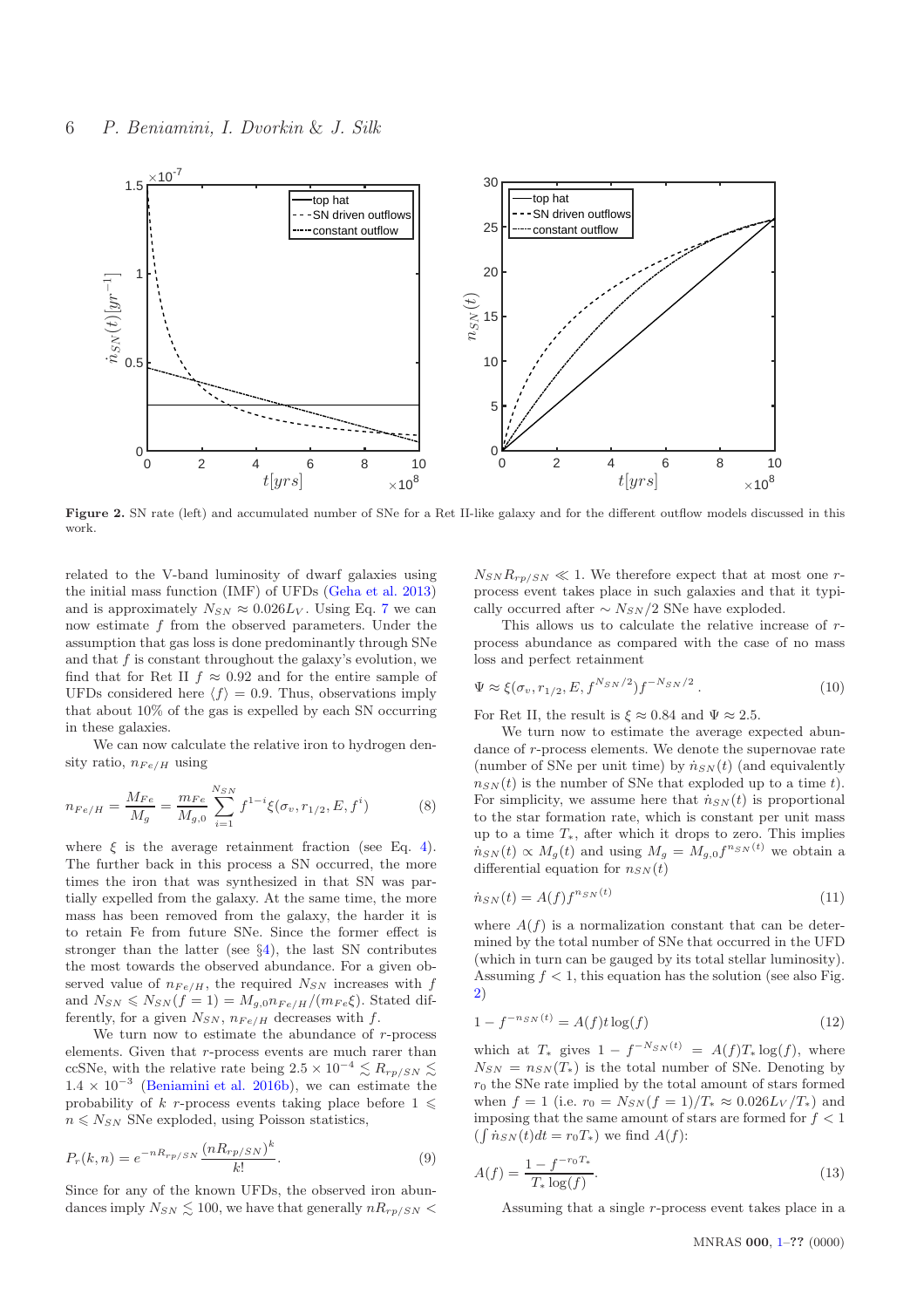UFD (and that on average it happens after  $N_{SN}/2$  SNe) we obtain

$$
n_{r/H} = \frac{m_r}{M_{g,0} f^{N_{SN}/2}} \xi = \frac{m_{Eu}}{M_{g,0}} \xi f^{-r_0 T_*/2},\tag{14}
$$

Notice that  $\xi$  increases with  $f$  while at the same time  $f^{-r_0T_*/2}$  decreases. Since the latter is the dominating factor, the relative r-process abundance is a decreasing function of f.

#### <span id="page-6-1"></span>5.3 Constant mass loss rate

We consider here the possibility of a constant outflow of gas out of the galaxy

$$
M_g(t) = M_{g,0} - \frac{M_{g,0} - M_f}{T_*}t
$$
\n(15)

As in §[5](#page-3-0) we assume that  $\dot{n}_{SN}(t) \propto M_g(t)$ . This implies that

$$
n_{SN}(t) = \frac{N_{SN}(M_{g,0}T_*t - \frac{1}{2}(M_{g,0} - M_f)t^2)}{\frac{1}{2}T_*^2(M_{g,0} + M_f)}
$$
(16)

see also Fig. [2.](#page-5-0) Assuming once more that an r-process event takes place on average after  $N_{SN}/2$  SNe have occurred, the mean time of the event and the gas mass in the galaxy at that time are

$$
\langle t_{rp} \rangle = \frac{T_*}{M_{g,0} - M_f} \left( M_{g,0} - \sqrt{\frac{1}{2} (M_{g,0}^2 - M_f^2)} \right) \tag{17}
$$

$$
M_g(\langle t_{rp} \rangle) = \sqrt{\frac{1}{2}(M_{g,0}^2 - M_f^2)}
$$
 (18)

For Ret II, this leads to  $M_g/M_{g,0}$  = 0.7 and  $\Psi$  =  $\xi M_{g,0}/M_g \approx 1.3$ . Finally, the relative r-process to hydrogen abundance is

$$
n_{r/H} = \frac{m_r}{\sqrt{\frac{1}{2}(M_{g,0}^2 - M_f^2)}}\xi\tag{19}
$$

which is slightly larger than for the top hat case.

#### <span id="page-6-0"></span>6 R-PROCESS EVENT RATES AND MASS PER EVENT

We apply here a likelihood analysis in order to estimate the best fit parameters for the r-process event rate and the r-process mass created per event. We use Eu as a representative r-process element, as it is known to be predominantly synthesized via the r-process and there are reliable measurements and/or upper limits for its abundance. We consider the same sample of UFDs with observational constraints of  $\sigma_v$ ,  $r_{1/2}$ , [Fe/H], [Eu/H] and  $L_V$  considered by [Beniamini et al.](#page-9-0) [\(2016b\)](#page-9-0) (see description of the sample in §[4\)](#page-2-0). This sample includes Ret II in which r-process elements were detected and four other UFDs for which there are upper limits on [Eu/H]. We define a likelihood function to be maximized

$$
L(R_{rp/SN}, m_{Eu}, f) = \Pi_i P_i(n_{Eu/H}, n_{Fe/H} | R_{rp/SN}, m_{Eu})
$$
\n(20)

where the product runs over the UFD galaxies in our sample, and  $P_i$  is the probability of obtaining the observed Fe and Eu abundances in the  $i$ −th galaxy for given values of the model parameters:  $R_{rp/SN}, m_{Eu}$ .

# r-process retainment 7

To calculate  $p_i$  we apply a Monte Carlo method. For each galaxy we estimate the SNe rate from  $L_V$  (see §[5\)](#page-3-0) and extract the  $r$ -process event rate using the relative  $r$ -process to SNe rate,  $R_{rn/SN}$ . We use Poisson statistics to calculate the probabilities of obtaining a given number of events from those rates and the times at which they occur. Finally, integrating over the star formation rate between each two events, allows us to estimate the number of stars with given Fe, Eu abundances and consequently we obtain their mean values. We repeat this process  $10<sup>5</sup>$  times for each set of model parameters and measure the fraction of realizations which result within the observed values of [Fe/H],[Eu/H]. This provides us with a value for  $P_i$ .

The results of the likelihood analysis are shown in Fig. [3](#page-8-0) for the three different mass loss models considered in this work. The  $2\sigma$  limits on the best fit parameters are:

(i) Top hat model -  $2 \times 10^{-4} M_{\odot} \lesssim R_{rp/SN} \lesssim 1.5 \times 10^{-2}$ ,  $5 \times 10^{-6} \lesssim m_{Eu} \lesssim 4 \times 10^{-5} M_{\odot}$ . This model is similar to the one considered by [Beniamini et al.](#page-9-0) [\(2016b\)](#page-9-0), with the main change being due to adding the possibility of  $\xi < 1$  (i.e. not all Fe or Eu are retained in the galaxy). The results reported here are consistent with the values found in that work.

(ii) SN driven outflows -  $2 \times 10^{-4} M_{\odot} \lesssim R_{rp/SN} \lesssim 1.5 \times$  $10^{-2}$ ,  $10^{-6} \lesssim m_{Eu} \lesssim 2 \times 10^{-5} M_{\odot}$ . The main difference from the previous case, is a value of  $m_{Eu}$  lower by  $\sim$  2. This is due to the typical value of  $\Psi = \xi M_{g,0}/M_g \approx 2.5$  at the time of the *r*-process event (see  $\S5.2$ ).

(iii) Constant outflow -  $2 \times 10^{-4} M_{\odot} \leq R_{rp/SN} \leq 1.5 \times$  $10^{-2}$ ,  $2 \times 10^{-6} \lesssim m_{Eu} \lesssim 3 \times 10^{-5} M_{\odot}$ . This model results in values that are somewhat closer to the top hat model. Once more, this can be related to the value of  $\Psi\approx 1.3$  at the time of the event, which is closer now to unity.

All three models provide similar results and are statistically consistent with the available data. We also compare the preferred values of the rate and Eu mass per event with the limits from the recently observed binary NS merger, GW170817 [\(Drout et al. 2017](#page-9-5); [Pian et al. 2017](#page-10-1)). Notice that the luminosity and time-scale of the observed macronova constrain the total amount of r-process materials created in the merger, and the opacity of the ejecta, that may become dominated by lanthanide elements with  $A > 140$ . As opposed to the abundance measurements in UFDs, these observations do not directly constrain the Eu mass. Thus in order to convert the former to an Eu mass, we need to assume the minimum atomic number of the r-process elements that are synthesized in the merger. The main uncertainty is whether or not the so called first peak r-process elements are created. We therefore assume either  $A_{\min} = 69$  or  $A_{\min} = 90$  to calculate  $m_{Eu}$ . We turn now to estimating the rate relative to SNe. The observed neutron star merger rate as implied by GW170817 is  $r_{\text{NSM,obs}} = 1540^{+3200}_{-1220} \text{Gpc}^{-3} \text{yr}^{-1}$ . We use the local observed core-collapse SNe rate of  $r_{\text{ccSNe,obs}} = 7.1_{-1.3}^{+1.4} 10^4 \text{Gpc}^{-3} \text{yr}^{-1}$ [\(Drout et al. 2011](#page-9-30); [Li et al. 2011](#page-9-32)). For consistency with our assumptions in §[5,](#page-3-0) this rate needs to be converted to the intrinsic collapse rate, assuming  $f_{\text{weak}} = 0.6 - 0.7$  of stellar collapses are ultra-stripped SNe [\(Beniamini & Piran 2016](#page-9-13)) and thus unobservable. This is also in accord with the 'missing SNe problem' [\(Horiuchi et al. 2011\)](#page-9-33). Finally, only a certain fraction  $f_{\text{Merg}}$  of the general population of merging double neutron stars are expected to both remain confined in UFD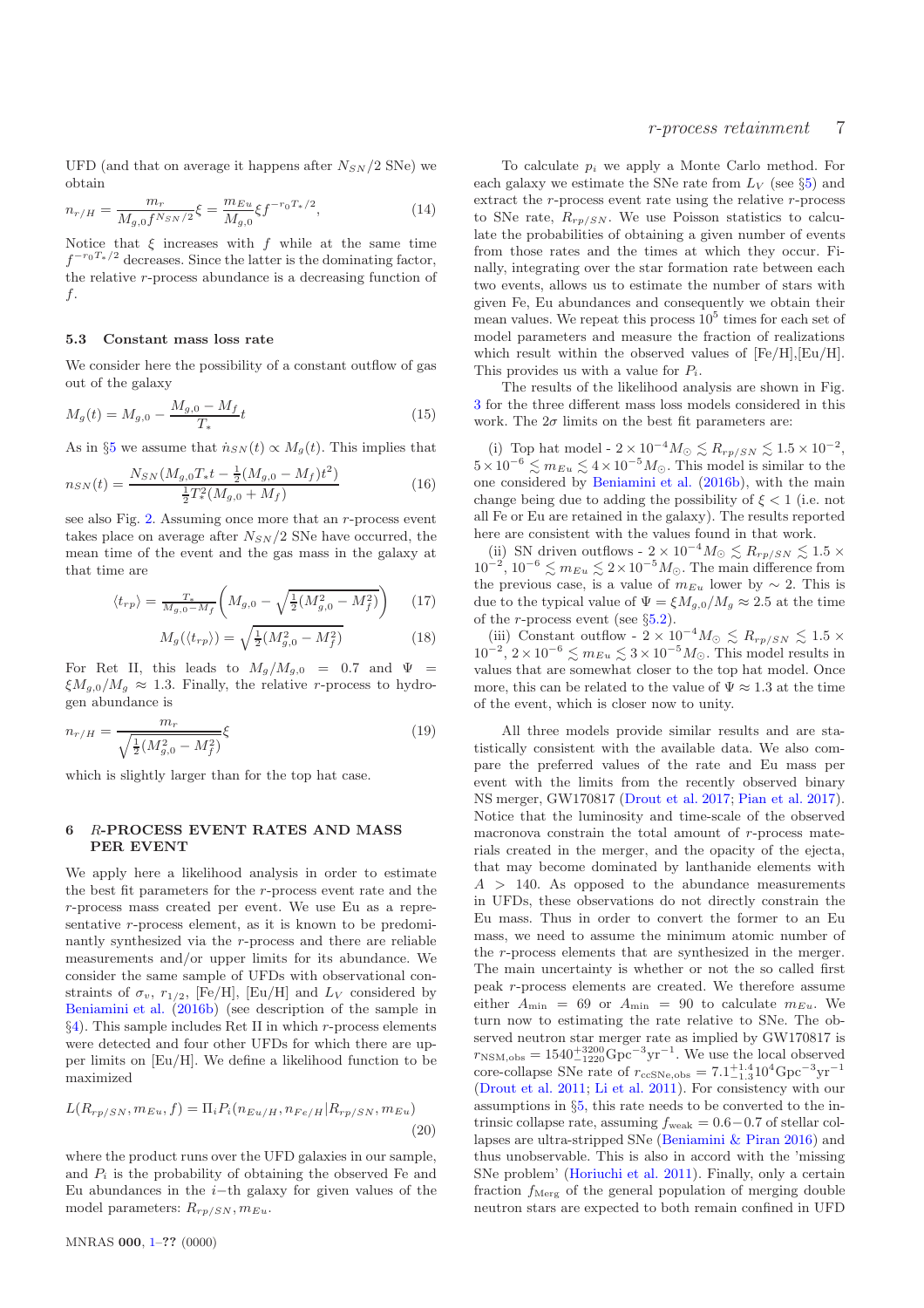galaxies given their natal kicks, and merge before the end of star formation in their host galaxy. [Beniamini et al.](#page-9-12) [\(2016a](#page-9-12)) estimate this fraction to be  $0.06 \lesssim f_{\text{merge}} \lesssim 0.6$ . Putting it all together we find

$$
R_{rp/SN} = f_{\text{Merg}} f_{\text{weak}} \frac{r_{\text{NSM,obs}}}{r_{\text{ccSNe,obs}}} \approx 0.0028^{+0.0025}_{-0.019} \tag{21}
$$

where we have used  $f_{\text{merge}} = 0.2$  as the canonical value. As can be seen in Fig. [3,](#page-8-0) our results for the UFD sample are marginally consistent with the values inferred from GW170817 for  $A_{\text{min}} = 69$  and result in somewhat lower masses per event than the values inferred for  $A_{\text{min}} = 90$ . We note however, that as shown by [Beniamini et al.](#page-9-0) [\(2016b](#page-9-0)), including classical dwarfs together with ultra faint dwarfs increases the estimates for the mass per event by a factor of ∼ 6, while keeping the rate fixed. Taking this effect into account will result in consistency with observations of GW170817 assuming either  $A_{\text{min}} = 69$  or  $A_{\text{min}} = 90$ . Furthermore, given that at the time of writing there is only one UFD with observed *r*-process abundance and only one clear determination of r-process heated macronova in association with a GW event, it remains undetermined whether or not there is any true discrepancy here.

## <span id="page-7-0"></span>7 HOW RARE IS RET II?

Given that Ret II is the only UFD galaxy with measured values of r-process materials, and that other UFDs, some of which are more luminous than Ret II, only have upper limits on their r-process abundances, it is clear that Ret II - like objects are rare. We set here to explore exactly how rare should such galaxies be.

We perform a Monte Carlo simulation in which we use the observed  $\sigma_v, r_{1/2}$  of Ret II and use a Poisson distribution for the r-process event rate and a log-normal distribution for the r-process mass per event with the mean values informed by the likelihood analysis in §[6](#page-6-0) (and with the width of the log-normal distribution equal half the mean). We then draw  $10^5$  realizations and calculate the cumulative distribution functions of Fe and Eu. Fig. [4](#page-9-34) depicts the results of these distributions compared with the observed values of [Fe/H], [Eu/H] in Ret II. As expected from Eq. [8,](#page-5-1) the top hat model typically produces lower iron abundances than the other two models. The expected  $(2\sigma)$  ranges of [Fe/H] are  $-3.1 \leq$  [Fe/H]  $\leq -2.5$  for the top hat model,  $-2.9 \lesssim$  [Fe/H]  $\lesssim -2.4$  for the SN driven outflows model and  $-2.7 \lesssim$  [Fe/H]  $\lesssim -2.4$  for the constant outflow model. For the top hat model, the fraction of realizations resulting in a value of  $[Fe/H]$  consistent with the  $1\sigma$  limits from observations is 0.93. This fraction reduces to 0.51 (0.27) for the SN driven outflows (constant outflow) model. In all three models, the probability of having an r-process event in Ret II is  $\sim 7.5\%$ . Out of these,  $37\% - 41\%$  of models result in values of  $[Eu/H]$  consistent with the  $1\sigma$  observational limits for Ret II. The expected  $(2\sigma)$  ranges of [Eu/H] in case there is at least one r-process event are  $-2.2 \lesssim$  [Eu/H]  $\lesssim -0.85$ for the top hat model,  $-1.83 \lesssim$  [Eu/H]  $\lesssim -0.79$  for the SN driven outflows model and  $-1.66 \leq$  [Eu/H]  $\leq -0.85$  for the constant outflow model. The overall probability of obtaining abundances of both Fe and Eu within the  $1\sigma$  observational errors is between  $8 \times 10^{-3}$  and  $2 \times 10^{-2}$  in all three models.

# <span id="page-7-1"></span>8 DISCUSSION AND SUMMARY

We have re-addressed the origin of r-process elements in ultra faint dwarf galaxies. We have focussed on the implications of different gas loss models to the abundance evolution patterns in those galaxies and in particular on how they affect the fraction of r-process elements retained by those galaxies. We find that the retainment fraction in UFDs is expected to be large ∼ 0.9, unless either a large amount of the initial galaxy's gas is removed prior to the r-process event and/or unless the r-process explosion is extremely energetic. In particular, this method strongly constrains  $r$ -process explosions involving very large energies ( $\geq 10^{52}$ erg) as these will require the synthesis of significantly larger amounts of r-process mass as compared with direct estimates from the observed abundances that do not consider the effects of retainment. For explosions involving a significant amount of gas loss from the galaxy before the r-process event takes place, the situation is somewhat counter intuitive. Although the retainment fraction is reduced in this case, the amount of mass into which the r-process material is injected is reduced even more. Overall, this means that a somewhat smaller intrinsic amount of r-process mass has to be created in those events, in order to explain the same observed abundances.

For the dwarf galaxy gas loss we assume three different models. First, a simple 'top hat' model, where all of the initial gas is removed suddenly towards the end of star formation. Second, episodic mass loss events driven by SNe, and third, a constant gas outflow, that may, for instance, be driven by an AGN [\(Silk 2017\)](#page-10-25). All three models result in comparable  $r$ -process rates and an amount of  $r$ -process mass created per event that agrees to within a factor of  $\sim$  2. These results are consistent with previous estimates [\(Beniamini et al. 2016b\)](#page-9-0) that did not consider retainment (and that effectively assumed a 'top hat' model of mass loss) as well as with limits from the observed binary NS merger, GW170817 [\(Drout et al. 2017\)](#page-9-5). Given the small number of UFDs observed so far for which r-process abundances or limits are available, it is not yet possible to use the observed data to select between the different models. This may however be possible in the near future, as a large number of UFD galaxies are expected to be seen by upcoming missions.

Using our best fit models for the rate and synthesized masses, we can constrain the rarity of r-process enriched UFDs and the typical r-process and iron abundances of such galaxies. All gas loss models considered here result in a fraction of ∼ 7.5% of UFD galaxies that have any rprocess enrichment. A fraction  $0.1 - 0.27$  of these are consistent with the specific observed [Eu/H] and [Fe/H] abundances in Ret II. This implies that Ret II is a  $\sim 1-2\%$ event. Interestingly, the expected iron abundances  $-3.1 \leq$  $[Fe/H] \leq -2.4$  are consistent with the observation of Galactic halo stars abundances  $-3.5 \leq$  [Fe/H] $\leq -2$  [\(Fields et al.](#page-9-35) [2002](#page-9-35)), as well as with the observation that these stars are found to have large star-to-star scatter in their lighter element abundances. Specifically, [Barklem et al.](#page-9-36) [\(2005](#page-9-36)) find that ∼ 3% of metal-poor halo stars in their sample (8 out of 253) have  $[Eu/Fe] > 1$ , similar to stars observed in in Reticulum II. Both the values of [Eu/Fe] and the frequency of occurrence for such stars are naturally explained if those stars originate predominantly from UFDs. Indeed, the association of metal poor halo stars with UFDs has been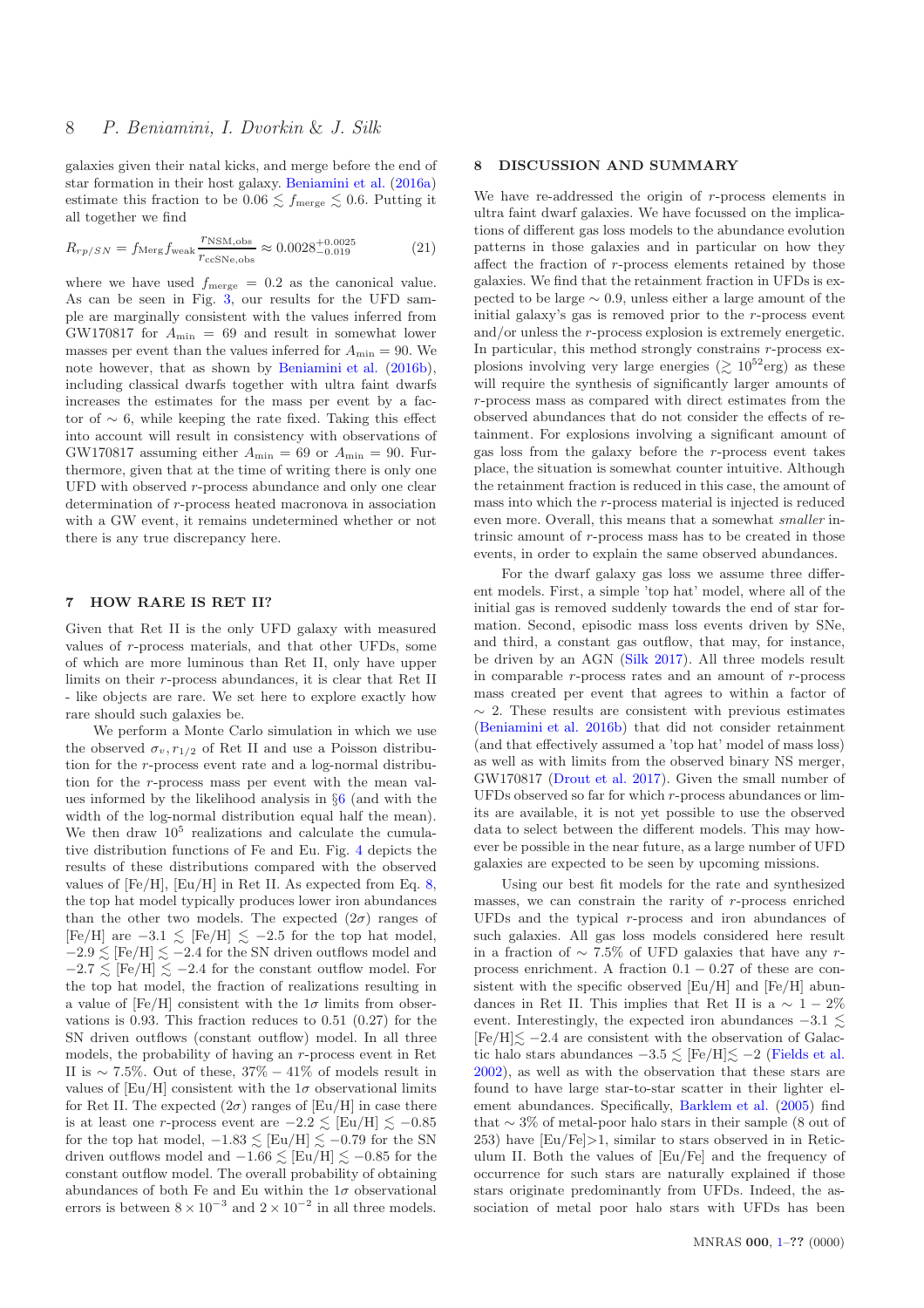

<span id="page-8-0"></span>**Figure 3.** Log-likelihood for r-process production as a function of the Eu mass per event  $m_{Eu}$  and the relative r-process to ccSN event rate,  $R_{rp/SN}$ , for UFD galaxies and the different models of mass loss explored in this work. Also depicted are the inferred rate from GW170817.

suggested by various previous studies [\(Frebel et al. 2010;](#page-9-15) [van de Voort et al. 2015;](#page-10-26) [Ishimaru et al. 2015](#page-9-37); [Griffen et al.](#page-9-14) [2016](#page-9-14); [Macias & Ramirez-Ruiz 2016\)](#page-10-21). These results prompt us to consider the role that UFDs play as the 'building blocks' of larger galaxies, such as the Milky Way (MW) halo stars.

Finally, we conclude with some simple estimates. Suppose the MW PopII is made of  $10^4$  dwarf precursors, taking  $10^6M_{\odot}$  as the fiducial stellar mass of a building block. This gives us a prediction of spatial (mixing-dependent) variations in r-process as well as the mean value. The former depends on a spatial diffusion model that we defer to a later discussion (see also [Hotokezaka et al.](#page-9-38) [\(2015](#page-9-38))). The latter can be estimated as follows: Out of  $10^4$  UFD like precursors we predict ∼ 700 with r-process enrichment, each with an average enhancement of the Eu to Fe density ratio by  $\sim 20-40$ solar (depending on the mass loss model, see §[7\)](#page-7-0), but di-

luted by a factor  $100/7 \approx 14$  for the  $10^4$  dwarfs in total, all now dissolved, that form the halo stars. So on average, the Eu to Fe density ratio is twice solar, or equivalently  $\langle$  [Eu/Fe]  $\geq \approx 0.3$  but with spatial variations of up to 100 in the density ratio (or  $\text{[Eu/Fe]} \approx 0.3 \pm 2$ ), depending on the degree of dilution in the halo assembly process. Note that our model allows for mass loss to the intergalactic medium (IGM), although we assume that most of this is retained in the halo as it forms.

Of course this is not necessarily correct. A simple baryon budget argument tells us that half the baryons must be lost to the IGM. This is based on simulations, which show that the only model developed to day for accounting for the observed MW-type galaxy baryonic shortfall [\(Bregman](#page-9-39) [2007](#page-9-39)) involves AGN outflows in dwarf galaxy building blocks during the MW assembly phase. This AGN feedback by intermediate-mass black holes is justified by theoretical and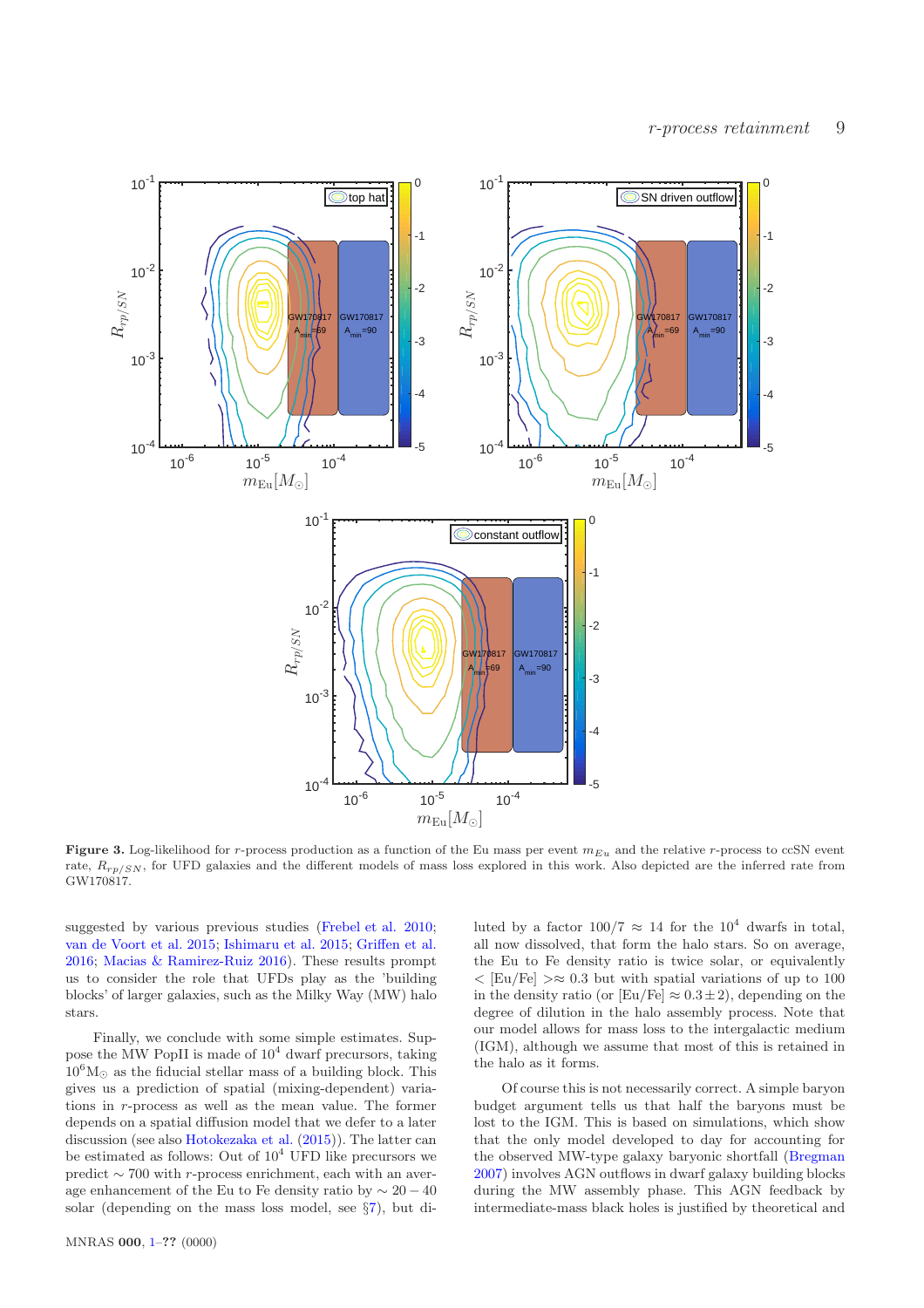

<span id="page-9-34"></span>Figure 4. Cumulative distribution of [Fe/H] and [Eu/H] in an ensemble of galaxies with the same observed properties as Ret II and using the best fit values for the Eu mass per event and r-process rate as given by the likelihood analysis in §[6.](#page-6-0) Dashed black lines mark the mean measured abundance for Ret II and dashed gray lines depict  $1\sigma$  limits on these values.

observational evidence [\(Peirani et al. 2012\)](#page-10-27). X-ray observations of massive spirals only detect a small fraction of the missing baryons [\(Bogdan et al. 2017](#page-9-40)), and the baryons most likely are located within a few virial radii [\(Bregman 2016](#page-9-41)), possibly in intergalactic gaseous filaments [\(de Graaff et al.](#page-10-28) [2017](#page-10-28)).

Another interesting aspect of retainment considerations is pollution of the IGM by r-process elements. Since direct  $\gamma$ -ray emission from radioactive decay of r-process material is extremely weak, it is unfortunately not possible at the current stage to observationally constrain this material. Future observations may be able to use such emission to test the topic of retainment and probe the overall number of UFDs in the local group.

## ACKNOWLEDGEMENTS

We thank Kenta Hotokezaka, Tsvi Piran and Ian Roederer for helpful suggestions and comments on the manuscript. ID is supported by the EMERGENCE 2016 project, Sorbonne Universités, convention no. SU-16-R-EMR-61 (MODOG).

#### REFERENCES

- <span id="page-9-27"></span>Abbott B. P., et al., 2017a, preprint, ([arXiv:1710.05835](http://arxiv.org/abs/1710.05835))
- <span id="page-9-3"></span>Abbott B. P., et al., 2017b, [Phys. Rev. Lett.,](http://dx.doi.org/10.1103/PhysRevLett.119.161101) 119, 161101
- <span id="page-9-4"></span>Abbott B. P., et al., 2017c, [Astrophys. J.,](http://dx.doi.org/10.3847/2041-8213/aa91c9) 848, L12
- <span id="page-9-36"></span>Barklem P. S., et al., 2005, [A&A,](http://dx.doi.org/10.1051/0004-6361:20052967) [439, 129](http://adsabs.harvard.edu/abs/2005A%26A...439..129B)
- <span id="page-9-13"></span>Beniamini P., Piran T., 2016, [MNRAS,](http://dx.doi.org/10.1093/mnras/stv2903) [456, 4089](http://adsabs.harvard.edu/abs/2016MNRAS.456.4089B)
- <span id="page-9-12"></span>Beniamini P., Hotokezaka K., Piran T., 2016a, [ApJ,](http://dx.doi.org/10.3847/2041-8205/829/1/L13) [829, L13](http://adsabs.harvard.edu/abs/2016ApJ...829L..13B)
- <span id="page-9-0"></span>Beniamini P., Hotokezaka K., Piran T., 2016b, [ApJ,](http://dx.doi.org/10.3847/0004-637X/832/2/149) [832, 149](http://adsabs.harvard.edu/abs/2016ApJ...832..149B)
- <span id="page-9-40"></span>Bogdan A., Bourdin H., Forman W. R., Kraft R. P., Vogelsberger M., Hernquist L., Springel V., 2017, preprint, ([arXiv:1710.07286](http://arxiv.org/abs/1710.07286))
- <span id="page-9-11"></span>Bramante J., Linden T., 2016, [ApJ,](http://dx.doi.org/10.3847/0004-637X/826/1/57) [826, 57](http://adsabs.harvard.edu/abs/2016ApJ...826...57B)
- <span id="page-9-39"></span>Bregman J. N., 2007, [ARA&A,](http://dx.doi.org/10.1146/annurev.astro.45.051806.110619) [45, 221](http://adsabs.harvard.edu/abs/2007ARA%26A..45..221B)
- <span id="page-9-41"></span>Bregman J., 2016, [p. 15](http://adsabs.harvard.edu/abs/2016xnnd.confE..15B)
- <span id="page-9-10"></span>Brown T. M., et al., 2014, [ApJ,](http://dx.doi.org/10.1088/0004-637X/796/2/91) [796, 91](http://adsabs.harvard.edu/abs/2014ApJ...796...91B)
- <span id="page-9-1"></span>Burbidge E. M., Burbidge G. R., Fowler W. A., Hoyle F., 1957, [Reviews of Modern Physics,](http://dx.doi.org/10.1103/RevModPhys.29.547) [29, 547](http://adsabs.harvard.edu/abs/1957RvMP...29..547B)
- <span id="page-9-2"></span>Cameron A. G. W., 1957, [PASP,](http://dx.doi.org/10.1086/127051) [69, 201](http://adsabs.harvard.edu/abs/1957PASP...69..201C)
- <span id="page-9-22"></span>Côté B., et al., 2017, preprint, ([arXiv:1710.05875](http://arxiv.org/abs/1710.05875))
- <span id="page-9-20"></span>Covino S., et al., 2017, preprint, ([arXiv:1710.05849](http://arxiv.org/abs/1710.05849))
- <span id="page-9-24"></span>Cox D. P., 1972, [ApJ,](http://dx.doi.org/10.1086/151775) [178, 159](http://adsabs.harvard.edu/abs/1972ApJ...178..159C)
- <span id="page-9-30"></span>Drout M. R., et al., 2011, [ApJ,](http://dx.doi.org/10.1088/0004-637X/741/2/97) [741, 97](http://adsabs.harvard.edu/abs/2011ApJ...741...97D)
- <span id="page-9-5"></span>Drout M. R., et al., 2017, preprint, ([arXiv:1710.05443](http://arxiv.org/abs/1710.05443))
- <span id="page-9-7"></span>Eichler D., Livio M., Piran T., Schramm D. N., 1989, [Nature,](http://dx.doi.org/10.1038/340126a0) [340, 126](http://adsabs.harvard.edu/abs/1989Natur.340..126E)
- <span id="page-9-35"></span>Fields B. D., Truran J. W., Cowan J. J., 2002, [ApJ,](http://dx.doi.org/10.1086/341331) [575, 845](http://adsabs.harvard.edu/abs/2002ApJ...575..845F)
- <span id="page-9-15"></span>Frebel A., Kirby E. N., Simon J. D., 2010, [Nature,](http://dx.doi.org/10.1038/nature08772) [464, 72](http://adsabs.harvard.edu/abs/2010Natur.464...72F)
- <span id="page-9-16"></span>Fryer C. L., Herwig F., Hungerford A., Timmes F. X., 2006, [ApJ,](http://dx.doi.org/10.1086/507071) [646, L131](http://adsabs.harvard.edu/abs/2006ApJ...646L.131F)
- <span id="page-9-29"></span>Geha M., et al., 2013, [ApJ,](http://dx.doi.org/10.1088/0004-637X/771/1/29) [771, 29](http://adsabs.harvard.edu/abs/2013ApJ...771...29G)
- <span id="page-9-14"></span>Griffen B. F., Dooley G. A., Ji A. P., O'Shea B. W., Gómez F. A., Frebel A., 2016, preprint, ([arXiv:1611.00759](http://arxiv.org/abs/1611.00759))
- <span id="page-9-23"></span>Haid S., Walch S., Naab T., Seifried D., Mackey J., Gatto A., 2016, [MNRAS,](http://dx.doi.org/10.1093/mnras/stw1082) [460, 2962](http://adsabs.harvard.edu/abs/2016MNRAS.460.2962H)
- <span id="page-9-25"></span>Hallinan G., et al., 2017, preprint, ([arXiv:1710.05435](http://arxiv.org/abs/1710.05435))
- <span id="page-9-28"></span>Hjorth J., et al., 2017, [ApJ,](http://dx.doi.org/10.3847/2041-8213/aa9110) [848, L31](http://adsabs.harvard.edu/abs/2017ApJ...848L..31H)
- <span id="page-9-33"></span>Horiuchi S., Beacom J. F., Kochanek C. S., Prieto J. L., Stanek K. Z., Thompson T. A., 2011, [ApJ,](http://dx.doi.org/10.1088/0004-637X/738/2/154) [738, 154](http://adsabs.harvard.edu/abs/2011ApJ...738..154H)
- <span id="page-9-17"></span>Hotokezaka K., Kiuchi K., Kyutoku K., Okawa H., Sekiguchi Y. i., Shibata M., Taniguchi K., 2013, [Phys. Rev. D,](http://dx.doi.org/10.1103/PhysRevD.87.024001) [87, 024001](http://adsabs.harvard.edu/abs/2013PhRvD..87b4001H)
- <span id="page-9-38"></span>Hotokezaka K., Piran T., Paul M., 2015, [Nature Physics,](http://dx.doi.org/10.1038/nphys3574) [11, 1042](http://adsabs.harvard.edu/abs/2015NatPh..11.1042H) Im M., et al., 2017, preprint, ([arXiv:1710.05861](http://arxiv.org/abs/1710.05861))
- <span id="page-9-37"></span><span id="page-9-26"></span>Ishimaru Y., Wanajo S., Prantzos N., 2015, [ApJ,](http://dx.doi.org/10.1088/2041-8205/804/2/L35) [804, L35](http://adsabs.harvard.edu/abs/2015ApJ...804L..35I)
- <span id="page-9-8"></span>Ji A. P., Frebel A., Chiti A., Simon J. D., 2016a, [Nature,](http://dx.doi.org/10.1038/nature17425) [531, 610](http://adsabs.harvard.edu/abs/2016Natur.531..610J)
- <span id="page-9-9"></span>Ji A. P., Frebel A., Simon J. D., Chiti A., 2016b, [ApJ,](http://dx.doi.org/10.3847/0004-637X/830/2/93) [830, 93](http://adsabs.harvard.edu/abs/2016ApJ...830...93J)
- <span id="page-9-19"></span>Just O., Bauswein A., Pulpillo R. A., Goriely S., Janka H.-T., 2015, [MNRAS,](http://dx.doi.org/10.1093/mnras/stv009) [448, 541](http://adsabs.harvard.edu/abs/2015MNRAS.448..541J)
- <span id="page-9-18"></span>Kasen D., Metzger B., Barnes J., Quataert E., Ramirez-Ruiz E., 2017, preprint, ([arXiv:1710.05463](http://arxiv.org/abs/1710.05463))
- <span id="page-9-21"></span>Kasliwal M. M., et al., 2017, preprint, ([arXiv:1710.05436](http://arxiv.org/abs/1710.05436))
- <span id="page-9-31"></span>Kushnir D., 2015, preprint, ([arXiv:1502.03111](http://arxiv.org/abs/1502.03111))
- <span id="page-9-6"></span>Lattimer J. M., Schramm D. N., 1974, [ApJ,](http://dx.doi.org/10.1086/181612) [192, L145](http://adsabs.harvard.edu/abs/1974ApJ...192L.145L)
- <span id="page-9-32"></span>Li W., Chornock R., Leaman J., Filippenko A. V., Poznanski D., Wang X., Ganeshalingam M., Mannucci F., 2011, [MNRAS,](http://dx.doi.org/10.1111/j.1365-2966.2011.18162.x)